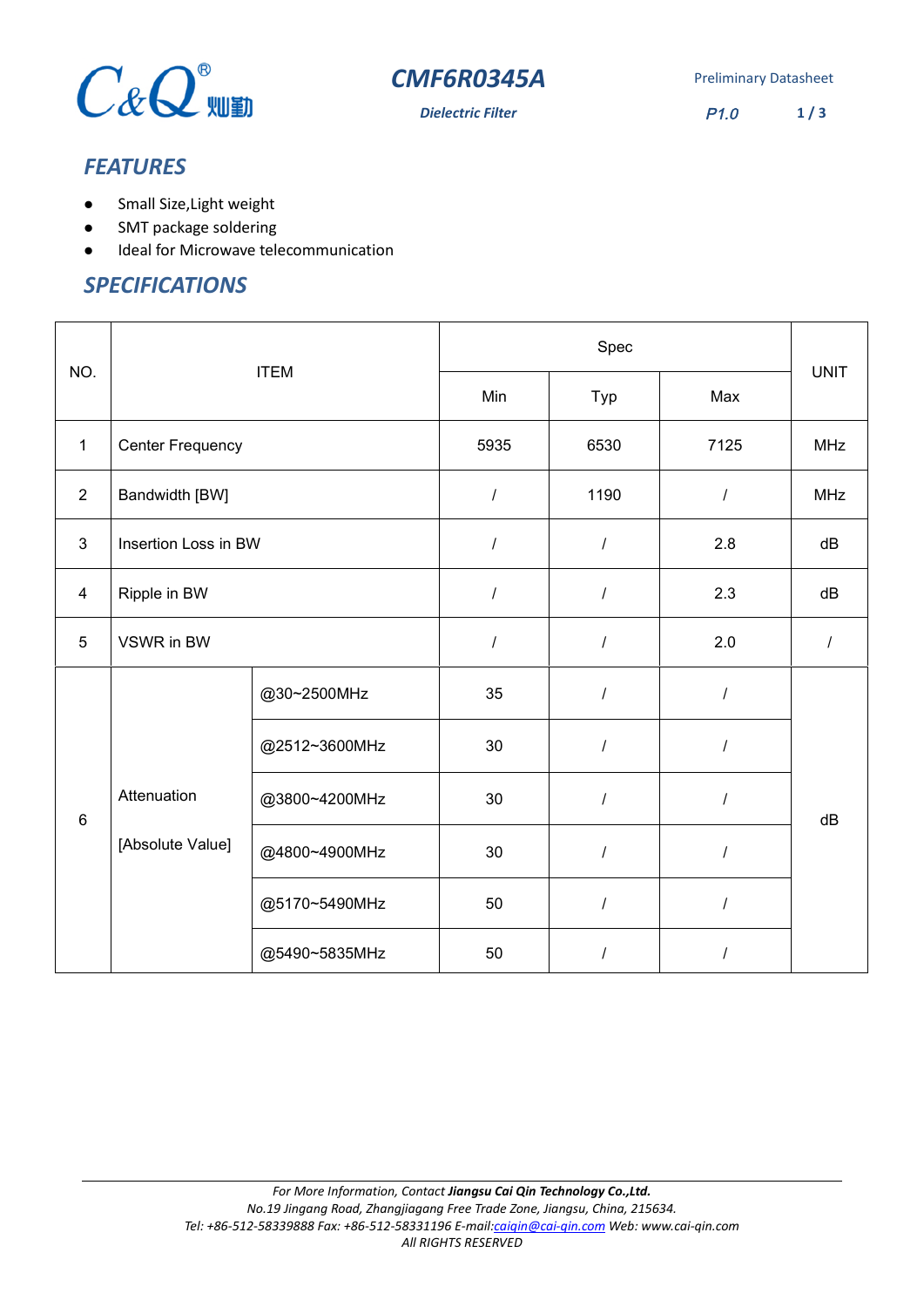

*CMF6R0345A* Preliminary Datasheet

*Dielectric Filter* P1.0 **2 / 3**

*OUTLINE DRAWING*



# *FOOTPRINT*